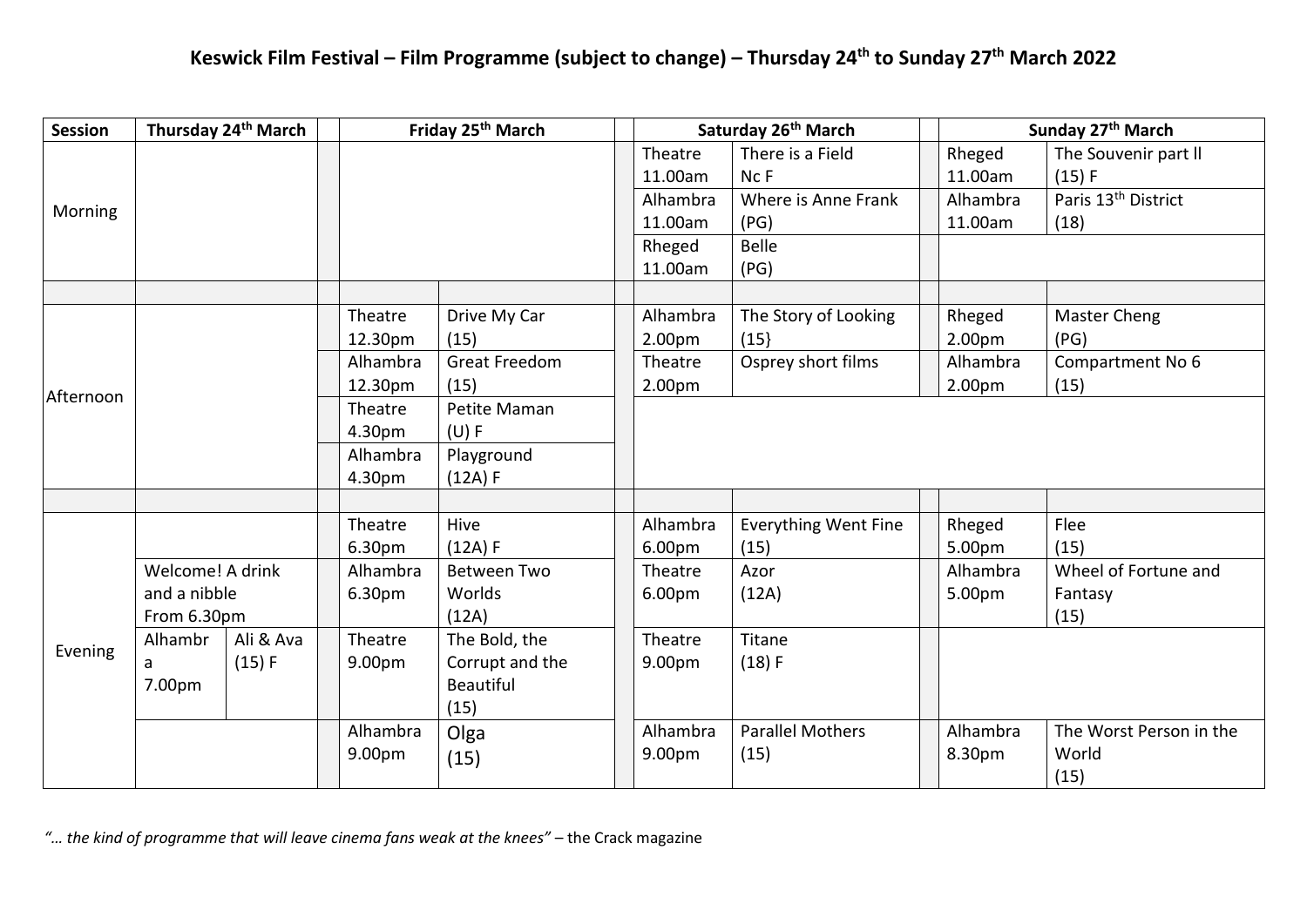## **Film Descriptions by Date/Time**

| Day                     | <b>Title etc</b>      | <b>Director</b> | <b>Film Description</b>                                                                                       |
|-------------------------|-----------------------|-----------------|---------------------------------------------------------------------------------------------------------------|
| <b>Venue</b>            |                       |                 |                                                                                                               |
| <b>Time</b>             |                       |                 |                                                                                                               |
| Thursday                | Ali & Ava             | Clio Barnard    | Boisterous landlord Ali (Adeel Akhtar) and pragmatic teaching assistant Ava (Claire Rushbrook)                |
| 24 <sup>th</sup>        | (15) F                |                 | meet through a chance encounter. Over the course of one month, sparks fly and a connection                    |
| Alhambra                | 95 <sub>m</sub>       |                 | begins to grow. But their newfound passion is threatened by the legacy of Ava's past                          |
| 7.00pm                  | UK                    |                 | relationship and by Ali's emotional turmoil following the breakdown of his marriage. Beautifully              |
|                         |                       |                 | written, funny and warm, Ali & Ava is a keenly observed portrait of 21 <sup>st</sup> century British society. |
|                         | Thanks to             |                 | Clio Barnard's keen ability to convey the deep realities of life through her direction has never              |
|                         | <b>Altitude Films</b> |                 | been better. Adeel Akhtar and Claire Rushbrook are sensational - HeyUGuys                                     |
| Friday 25 <sup>th</sup> | Drive My Car          | Ryûsuke         | Adapted from a short story by Haruki Murakami, and winner of the Best Picture in a non-English                |
| Theatre                 | (15) 179m             | Hamaguchi       | Language film at the 2022 Golden Globe Awards, this haunting road movie was co-written and                    |
| 12.30pm                 | Japan                 |                 | directed by Ryusuke Hamaguchi. We meet Yūsuke Kafuku, a recently widowed actor and                            |
|                         |                       |                 | director who is assigned a young woman to chauffeur him as he directs a production of Uncle                   |
|                         |                       |                 | Vanya at a theatre festival. As tensions mount within the cast, he is forced to face some painful             |
|                         |                       |                 | truths from his past, and with the help of his chauffeur travels a road from love and loss to                 |
|                         | Thanks to             |                 | acceptance and peace.                                                                                         |
|                         | <b>Modern Films</b>   |                 | "An engrossing and exalting experience" - Peter Bradshaw, Guardian                                            |
| Friday 25 <sup>th</sup> | Great                 | Sebastian       | There's real power in director Meise's determination to show history in all its stained reality.              |
| Alhambra                | Freedom               | <b>Meise</b>    | This tense, moving portrait tells of masculinity struggling against the bounds of violence and                |
| 12.30pm                 | $(15)$ 116m           |                 | punishment in which it is placed. These men are bonded by brutality, like brothers at war, but                |
|                         | Austria               |                 | the central relationship is the film's tender core. Earthy and understated, this Austrian prison              |
|                         |                       |                 | drama tells a story of resilience amid harsh treatment of gay men in post-war Germany.                        |
|                         | Thanks to             |                 | Meise's film is an exquisite marriage of personal, political and sensual storytelling - Variety               |
|                         | <b>MUBI</b>           |                 |                                                                                                               |
| Friday 25 <sup>th</sup> | Petite Maman          | Céline          | The acclaimed French Director Céline Sciamma (Portrait of a Lady on Fire) gives us another                    |
| March                   | $(U)$ F               | Sciamma         | wonderfully enchanting tale. When 8 year old Nelly's grandmother dies, she goes with her                      |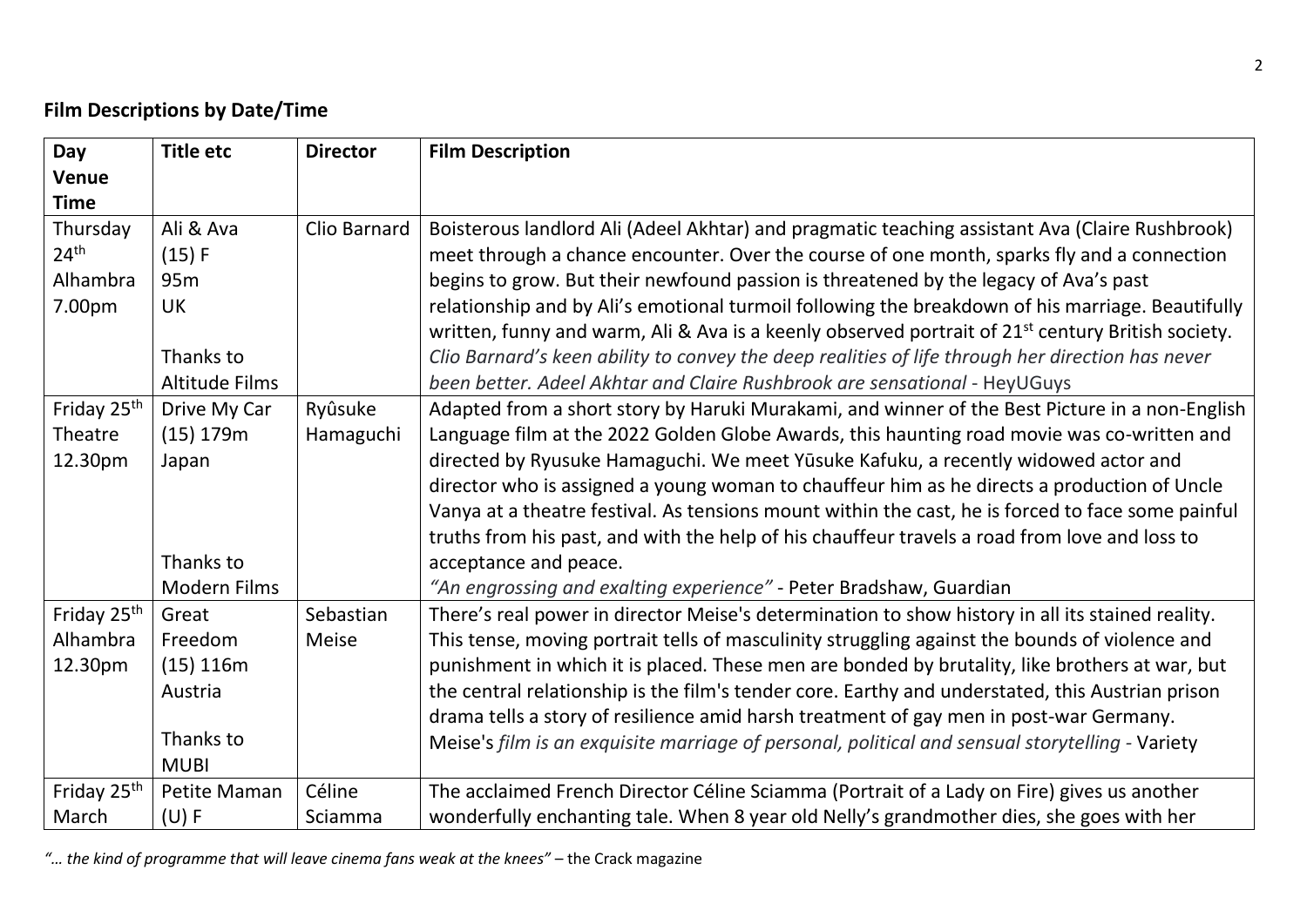| Theatre                 | 72m                   |               | parents to help sort out her grandmother's house, which is her mother's childhood home.              |
|-------------------------|-----------------------|---------------|------------------------------------------------------------------------------------------------------|
| 4.30pm                  | France                |               | There she meets another young girl whose life soon shows startling parallels to Nelly's own.         |
|                         |                       |               | "A mix of fairy tale, ghost story and rites-of-passage journey, this is at heart a cinematic parable |
|                         | Thanks to             |               | about healing inter-generational wounds. Whether you are 6 or 60, this astonishingly insightful      |
|                         | <b>MUBI</b>           |               | and heartbreakingly hopeful cinematic poem will pierce your heart"- Mark Kermode                     |
| Friday 25 <sup>th</sup> | Playground            | Laura         | Belgium's outstanding Oscar nomination is brilliantly filmed from a child's eye view.                |
| March                   | (12A) F 72m           | Wandel        | Seven-year-old Nora and her big brother Abel are back to school. When Nora witnesses Abel            |
| Alhambra                | Belgium               |               | being bullied by other kids, she rushes to protect him by warning their father. But Abel forces      |
| 4.30pm                  |                       |               | her to remain silent.                                                                                |
|                         | Thanks to New         |               | Although a brief exercise, Playground packs an emotional wallop - ION Cinema                         |
|                         | Wave                  |               |                                                                                                      |
| Friday 25 <sup>th</sup> | Hive                  | <b>Blerta</b> | The Kosovan entry for the International Film Oscar scooped the main awards at Sundance               |
| March                   | (12A) F 84m           | Basholli      | Festival.                                                                                            |
| Theatre                 | Kosovo                |               | Like many women in Kosovo, Fahrije is hoping for news about her husband, who is still missing        |
| 6.30pm                  |                       |               | seven years after the war. Widows are not expected to work, but she has to provide for her           |
|                         |                       |               | family and joins forces with other widows to start a business producing ajvar. This is even          |
|                         | Thanks to             |               | though the community already condemns her for daring to drive.                                       |
|                         | <b>Altitude Films</b> |               | As storytelling, this is as good as it gets                                                          |
| Friday 25 <sup>th</sup> | <b>Between Two</b>    | Emmanuel      | Marianne Winckler, (played by the incomparable Juliette Binoche) a well-known author, goes to        |
| March                   | Worlds (12A)          | Carrère       | live in northern France to research for her new book on the subject of job insecurity. Without       |
| Alhambra                | 106m                  |               | revealing her true identity, she gets hired as a cleaner, working with a group of other women        |
| 6.30pm                  | France                |               | The impish, mischievous air of Juliette Binoche is one of the qualities which mark her as one of     |
|                         |                       |               | the most vivid and interesting actresses working today - The Playlist                                |
|                         | Thanks to             |               |                                                                                                      |
|                         | <b>Curzon Films</b>   |               |                                                                                                      |
| Friday 25 <sup>th</sup> | The Bold, the         | Ya-che Yang   | As the descriptive title indicates, Yang Ya-che's crime thriller is a tale of ambition, power and    |
| March                   | Corrupt and           |               | betrayal. In 1980s Taiwan, Madame Tang is a hard-hearted matriarch who mediates between              |
| Theatre                 | the Beautiful         |               | the rich and powerful in government and business to increase the influence and wealth of her         |
| 9.00pm                  | $(15)$ 112m           |               | family. When one case goes wrong, with disastrous results, Madame Tang's relationship with           |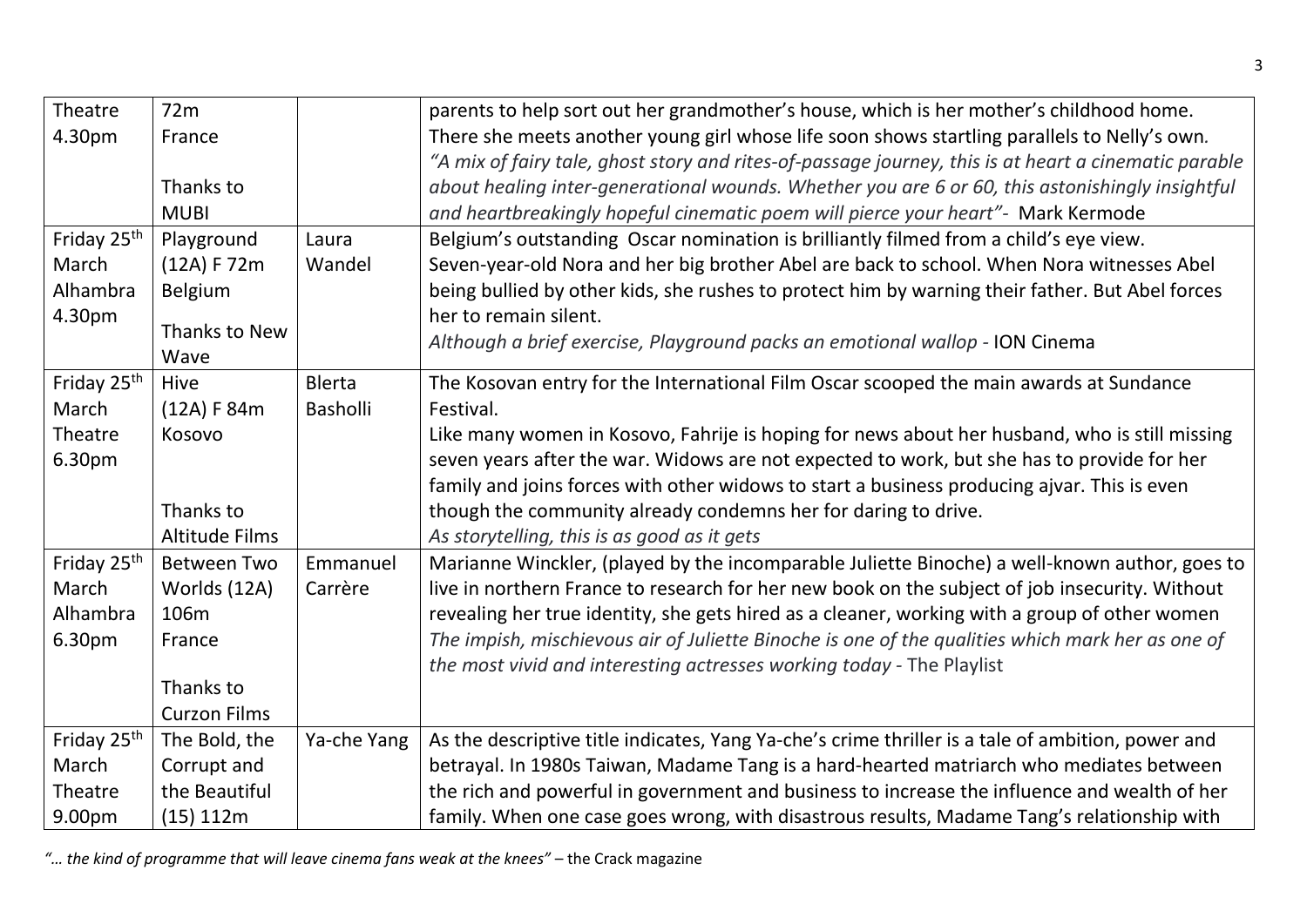|                         | Taiwan                |             | her daughters is changed forever. "This sumptuously produced, meticulously plotted and             |
|-------------------------|-----------------------|-------------|----------------------------------------------------------------------------------------------------|
|                         |                       |             | deliciously acted cautionary tale provides a riotous fun time." - Zhou-Ning Su The Film Stage      |
|                         | Thanks to The         |             |                                                                                                    |
|                         | <b>Media Pioneers</b> |             |                                                                                                    |
| Friday 25 <sup>th</sup> | Olga                  | Elie Grappe | 2013. Exiled in Switzerland, Olga, a talented and passionate 15-year-old Ukrainian gymnast, is     |
| March                   | (15)                  |             | trying to make her place at the National Sports Centre. But the revolt of Euromaïdan breaks out    |
| Alhambra                | 85 <sub>m</sub>       |             | in Kiev, suddenly involving her relatives. While the young girl has to adapt to her new country    |
| 9.00pm                  | France                |             | and prepares the European Championships, the Ukrainian revolution enters her life and will         |
|                         | Switzerland           |             | shake everything up                                                                                |
|                         | Ukraine               |             | Using real-life gymnasts to land his debut on solid ground, director Elie Grappe presents a        |
|                         |                       |             | compelling psychological portrait of a dedicated young athlete on the cusp of great success -      |
|                         |                       |             | Screen International                                                                               |
|                         | Thanks to 606         |             | Screened under the banner of UK Cinemas in support of Ukraine this is a charity screening in       |
|                         | Distribution          |             | support of Red Cross and Unicef.                                                                   |
| Saturday                | There is a Field      | Jen         | The Keswick Peace and Human Rights Group selection.                                                |
| 26 <sup>th</sup>        | Nc                    | Marlowe     | In October 2000, a police officer shot and killed unarmed 17-year old Asel Asleh. His story is     |
| March                   | <b>USA</b>            |             | tragically familiar for Americans, but Asel was not killed in Ferguson, New York City, Atlanta, or |
| Theatre                 |                       |             | Minneapolis. Asel was a Palestinian teenager who was murdered by Israeli police as he              |
| 11.00am                 |                       |             | participated in a demonstration, calling for an end to the Israeli occupation and settler-         |
|                         | Thanks to             |             | colonization.                                                                                      |
|                         | Donkeysaddle          |             | There Is A Field began as a play about Asel's life and his death and the film intercuts            |
|                         | Projects              |             | performance and archive footage                                                                    |
| Saturday                | Where is Anne         | Ari Folman  | A pre-release of a film not seen before in Cumbria, from the acclaimed Director of Walz with       |
| 26 <sup>th</sup>        | Frank                 |             | Bashir.                                                                                            |
| March                   | (PG)                  |             | Kitty, the imaginary girl to whom Anne Frank wrote her famous diary, comes to life in the Anne     |
| Alhambra                | 99 <sub>m</sub>       |             | Frank House in Amsterdam. Her memories reawakened by reading the diary, believing that if          |
| 11.00am                 | <b>Belgium</b>        |             | she's alive, Anne must be alive as well, she sets out on a quest to find Anne. We follow Kitty as  |
|                         |                       |             | she travels across Europe and back to Anne Frank's time, armed with the precious book, in          |
|                         |                       |             | search of her beloved friend.                                                                      |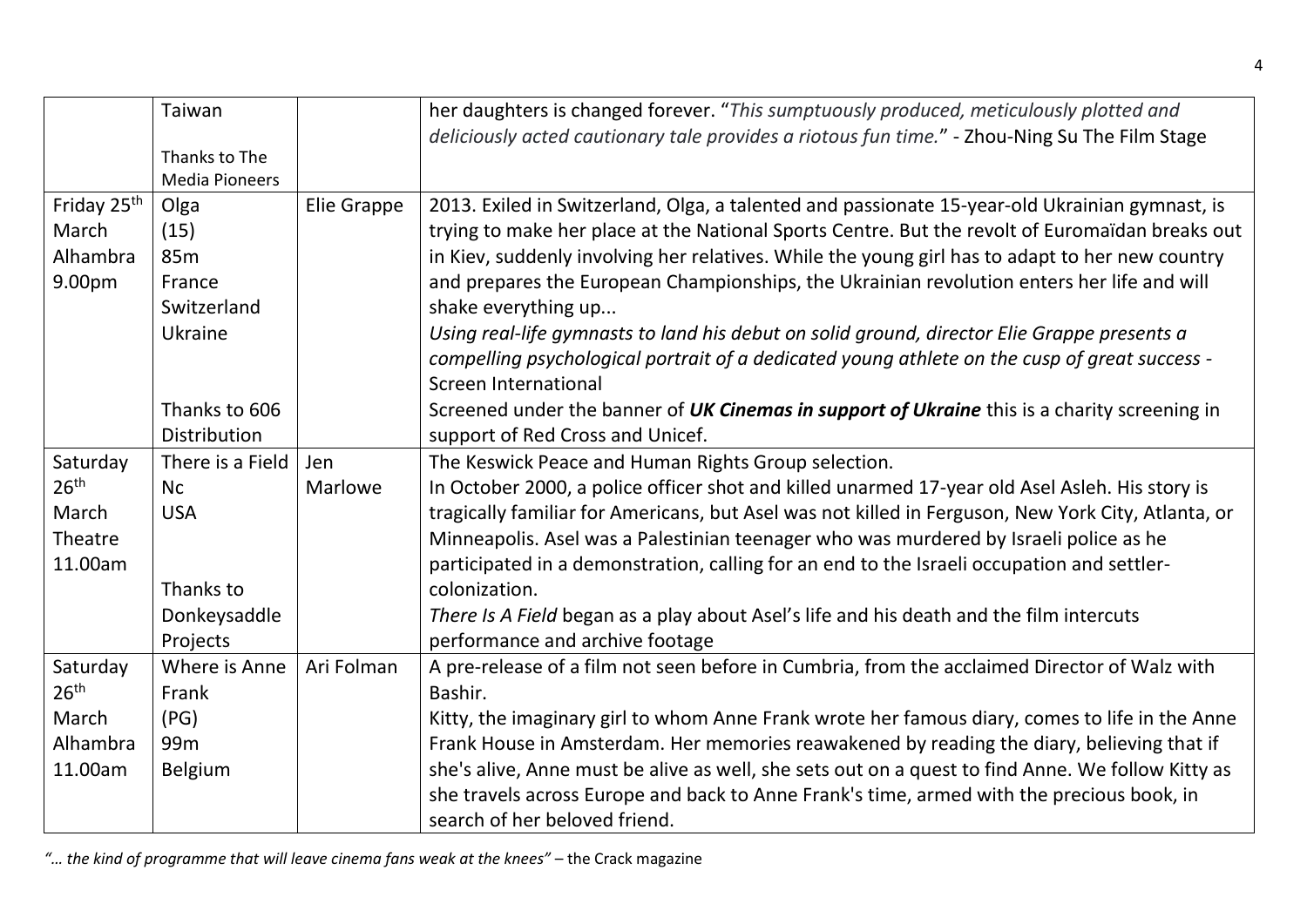|                  | Thanks to             |          | The superb animation Where Is Anne Frank by Ari Folman is a standout gem - Cineuropa                |
|------------------|-----------------------|----------|-----------------------------------------------------------------------------------------------------|
|                  | <b>Altitude Films</b> |          |                                                                                                     |
| Saturday         | Belle (PG)            | Mamoru   | A brilliant, animated film from Japan that will be seen to best effect on Rheged's big screen.      |
| 26 <sup>th</sup> | 121m                  | Hosoda   | This is not to be missed!                                                                           |
| March            | Japan                 |          | Suzu is a shy, everyday high school student living in a rural village. For years, she has only been |
| Rheged           |                       |          | a shadow of herself. But when she enters "U", a massive virtual world, she escapes into her         |
| 11.00am          |                       |          | online persona as Belle, a gorgeous and globally-beloved singer. One day, her concert is            |
|                  | Thanks to             |          | interrupted by a monstrous creature chased by vigilantes. As their hunt escalates, Suzu             |
|                  | National              |          | embarks on an emotional and epic quest to uncover the identity of this mysterious "beast" and       |
|                  | Amusements            |          | to discover her true self in a world where you can be anyone.                                       |
| Saturday         | The Story of          | Mark     | Writer/Director Mark Cousins was awarded the 'Outstanding Achievement Award' from the               |
| 26 <sup>th</sup> | Looking (15)          | Cousins  | 'British Association of Film, Television and Screen Studies' 2020.                                  |
| March            | 90 <sub>m</sub>       |          | The Story of Looking sees Mark prepare for surgery to restore his vision. He explores the role      |
| Alhambra         | <b>UK</b>             |          | that visual experience plays in our individual and collective lives. At a time when we are more     |
| 2.00pm           |                       |          | assailed by images than ever, he reveals how looking makes us who we are, lying at the heart of     |
|                  | Thanks to             |          | human experience, empathy, discovery and thought.                                                   |
|                  | Modern Films          |          | This deeply personal film will be followed by an online Q&A with Mark himself.                      |
| Saturday         | Osprey short          |          | Always a highlight of the Keswick Film Festival, the annual Osprey Short Film awards return with    |
| 26 <sup>th</sup> | films                 |          | an eclectic shortlist of 10 films. This is your chance to see the work of the best new film makers  |
| March            |                       |          | with a Cumbrian connection.                                                                         |
| Theatre          |                       |          | Carl Hunter, director of Sometimes Always Never, not to mention being the bass player in The        |
| 2.00pm           | <b>Free Entry</b>     |          | Farm, will present two of his own short films prepared during lockdown.                             |
| Saturday         | Everything            | François | Francois Ozon's French comedy drama handles the serious subject of euthanasia and assisted          |
| 26 <sup>th</sup> | <b>Went Fine</b>      | Ozon     | dying with a delicate lack of sentimentality. Based on Emmanuelle Bernheim's autobiographical       |
| March            | $(15)$ 113m           |          | novel of the same name, the film stars Sophie Marceau as Emmanuelle, whose successful, well-        |
| Alhambra         | France                |          | connected father suffers a sudden debilitating stroke. His request to her to help him end his life  |
| 6.00pm           |                       |          | is the pivot for the film to explore the irony of such a request, as we learn more about            |
|                  | Thanks to             |          | Emmanuelle's childhood and family life.                                                             |
|                  | <b>Curzon Films</b>   |          | "The performances from Dussollier and Marceau are quietly outstanding" - Peter Bradshaw             |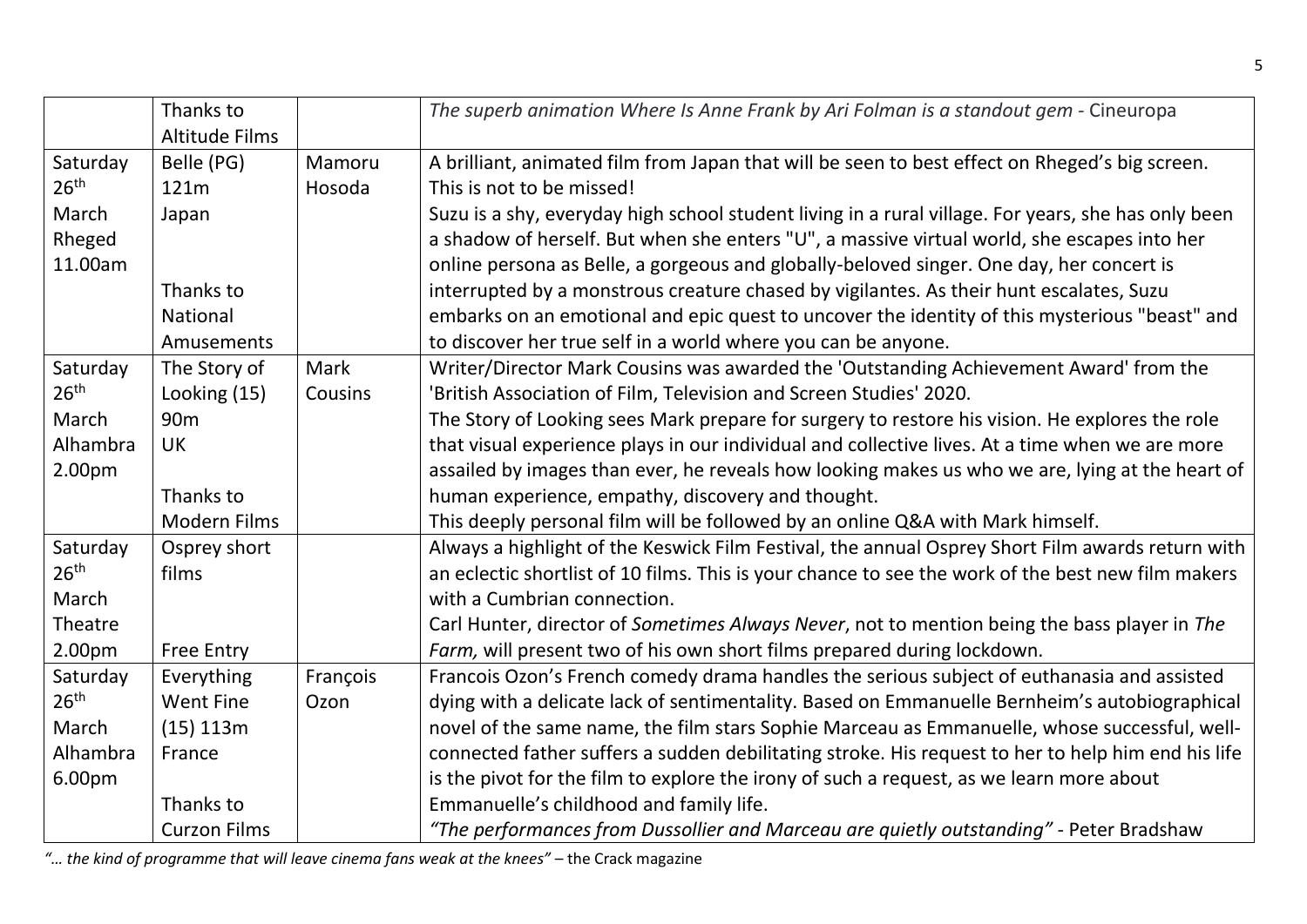| Saturday         | Azor (12A)            | Andreas   | In the late 70s in Buenos Aires, under military rule, a banker has mysteriously disappeared. A    |
|------------------|-----------------------|-----------|---------------------------------------------------------------------------------------------------|
| 26 <sup>th</sup> | 100 <sub>m</sub>      | Fontana   | colleague arrives from Geneva to replace him but finds himself in a society under intense         |
| March            | Argentina             |           | surveillance. As he tries to make sense of the disappearance, he becomes tangled in a sinister    |
| Theatre          |                       |           | web of colonialism, high finance and a nation's dirty war.                                        |
| 6.00pm           | Thanks to             |           | "Azor is a film of impeccably polished facades capable of concealing horrors" - Joe Blessing/The  |
|                  | <b>MUBI</b>           |           | Playlist                                                                                          |
| Saturday         | Titane (18)           | Julia     | Injured in a car accident as a child, Alexia, played by Agathe Rousselle, has a titanium plate    |
| 26 <sup>th</sup> | 108m                  | Ducournau | fitted into her head, and develops an extreme fetish for cars. Her subsequent encounters with     |
| March            | France                |           | men, women and vehicles reveal her loneliness and search for belonging. This body horror film     |
| Theatre          |                       |           | is, according to the director, an attempt to talk about love without words.                       |
| 9.00pm           | Thanks to             |           | The miracle of Julia Doucournau's luridly beautiful Palme d'Or-winner is that the memory of the   |
|                  | <b>Altitude Films</b> |           | violence puncturing the film's first half recedes as loving tenderness takes hold - The Arts Desk |
| Saturday         | Parallel              | Pedro     | Almodovar and Cruz together again - it would not be a festival without them!                      |
| 26 <sup>th</sup> | <b>Mothers</b>        | Almodovar | Two women, Janis and Ana, coincide in a hospital room where they are going to give birth. Both    |
| March            | $(15)$ 123m           |           | are single and became pregnant by accident. Janis, middle-aged, doesn't regret it and she is      |
| Alhambra         | Spain                 |           | exultant. The other, Ana, an adolescent, is scared, repentant and traumatized.                    |
| 9.00pm           |                       |           | This is probably the most I've loved a Penélope Cruz performance ever, which is saying a lot      |
|                  | Thanks to             |           | because she's just marvellous - Film Week                                                         |
|                  | Warner                |           |                                                                                                   |
|                  | <b>Brothers</b>       |           |                                                                                                   |
| Sunday           | The Souvenir          | Joanna    | The Souvenir was Sight & Sounds' film of the year and Joanna Hogg's sequel may receive the        |
| 27 <sup>th</sup> | part II (15) F        | Hogg      | same high praise.                                                                                 |
| March            | 107m UK               |           | In the aftermath of her tumultuous relationship with a charismatic but manipulative older man,    |
| Rheged           |                       |           | Julie begins to untangle her fraught love for him by making her graduation film and sorting fact  |
| 11.00am          | Thanks to             |           | from his elaborately constructed fiction.                                                         |
|                  | Picturehouse          |           | Hogg captures something I've felt acutely as a female filmmaker: a desperate need for everyone    |
|                  | Entertainment         |           | to like you, which eliminates any possibility of their respect - Globe and Mail                   |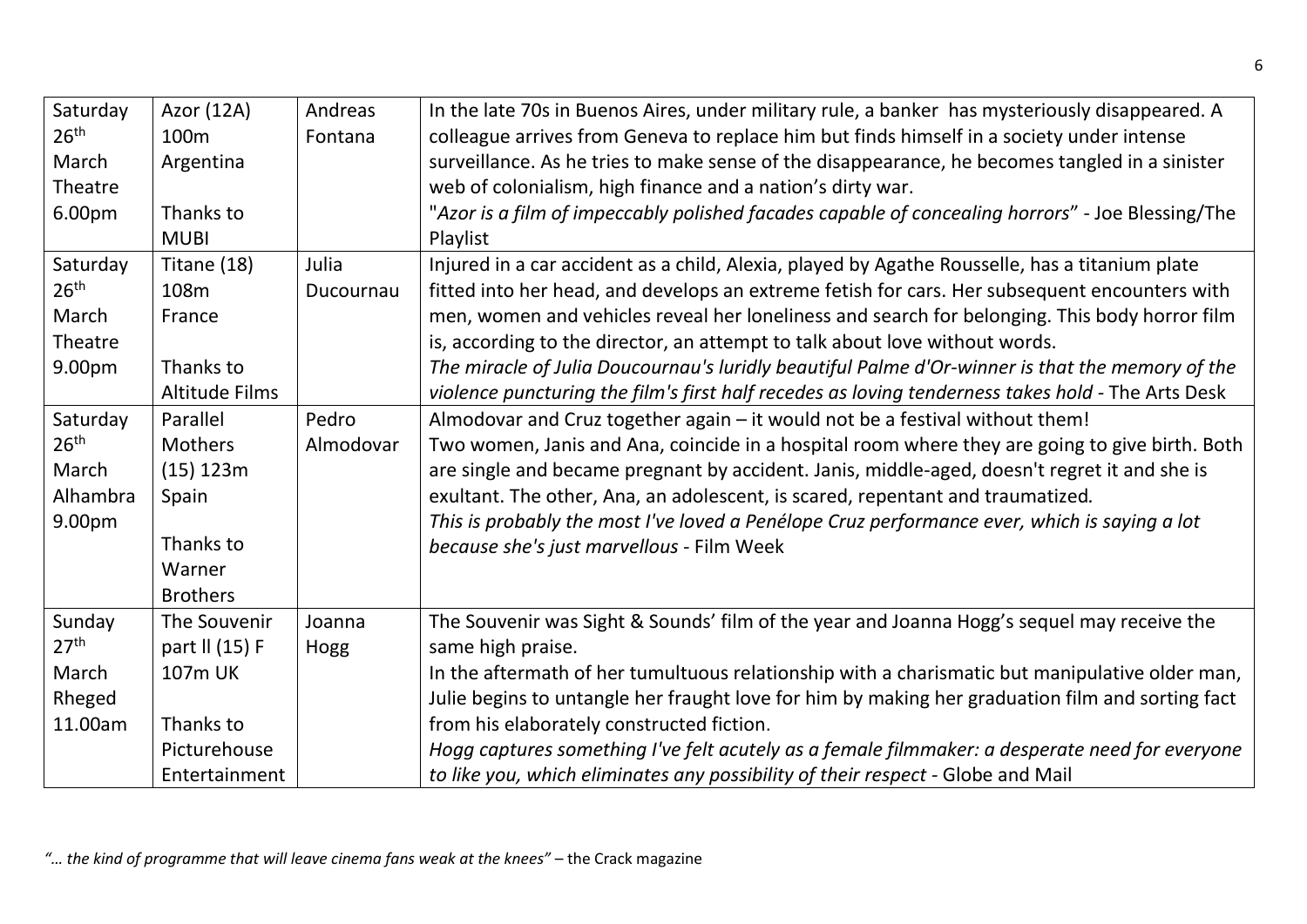| Sunday           | Paris 13 <sup>th</sup> | Jacques     | The latest film from Director Jacques Audiard stars Noèmie Merlant, last seen in Portrait of a      |
|------------------|------------------------|-------------|-----------------------------------------------------------------------------------------------------|
| 27 <sup>th</sup> | District (18)          | Audiard     | Lady on Fire is described as a Romance, a Comedy and a Drama                                        |
| March            | 105m                   |             | Émilie meets Camille who is attracted to Nora, who crosses paths with Amber. Three girls and a      |
| Alhambra         | France                 |             | boy - They're friends, sometimes lovers and often both.                                             |
| 11.00am          |                        |             | Even with its artsy cinematography, this feels like Audiard's least self-conscious work to date, a  |
|                  | Thanks to              |             | playful reminder that the kids aren't alright, but they're feeling their way through - Little White |
|                  | <b>Curzon Films</b>    |             | <b>Lies</b>                                                                                         |
| Sunday           | <b>Master Cheng</b>    | Mika        | This gentle comedy of a clash of cultures and catering in Finland charmed a group of seasoned       |
| 27 <sup>th</sup> | (PG) 114m              | Kaurismäki  | film professionals at a recent screening weekend and is set to entertain us here in Cumbria.        |
| March            | Finland/China          |             | Cheng, a skilled chef, arrives in Finland looking for a mysterious man from his past. Largely       |
| Rheged           |                        |             | ignored by the locals, only Sirkka, the café owner is prepared to help.                             |
| 2.00pm           | Thanks to              |             | Easy to watch and easy to like, Master Cheng isn't just about comfort food, it is comfort food, a   |
|                  | Parkland               |             | scenically sumptuous, heart-warming food-based film with its heart and its menu in the right        |
|                  | Entertainment          |             | place - Jim Schembri                                                                                |
| Sunday           | Compartment            | Juho        | Finland's entry for the Best International Film Oscar has received high praise from critics across  |
| 27 <sup>th</sup> | No 6 (15)              | Kuosmanen   | the globe.                                                                                          |
| March            | 107m                   |             | A young Finnish woman escapes an enigmatic love affair in Moscow by boarding a train to the         |
| Alhambra         | Finland                |             | arctic port of Murmansk. Forced to share the long ride and a tiny sleeping car with a Russian       |
| 2.00pm           |                        |             | miner, the unexpected encounter leads the occupants of Compartment no. 6 to face the truth          |
|                  | Thanks to              |             | about their own yearning for human connection.                                                      |
|                  | <b>Curzon Films</b>    |             | This is a trip well worth taking - Globe and Mail                                                   |
| Sunday           | Flee (15)              | Jonas Poher | A painful secret, kept hidden for 20 years, threatens to derail the life that Amin Nawabi has       |
| 27 <sup>th</sup> | 89 <sub>m</sub>        | Rasmussen   | built for himself and his soon to be husband. Recounted mostly through animation, Flee tells        |
| March            | Denmark                |             | for the first time the story of his extraordinary journey as a child refugee from Afghanistan.      |
| Rheged           |                        |             | "Expressive animated documentary Flee beautifully illustrates the personal and universal            |
| 5.00pm           | Thanks to              |             | struggles of a gay Afghan refugee" - André Hereford, Metro Weekly                                   |
|                  | <b>Curzon Films</b>    |             | Oscar nominated for Best Documentary, Best Animation and Best International Film                    |